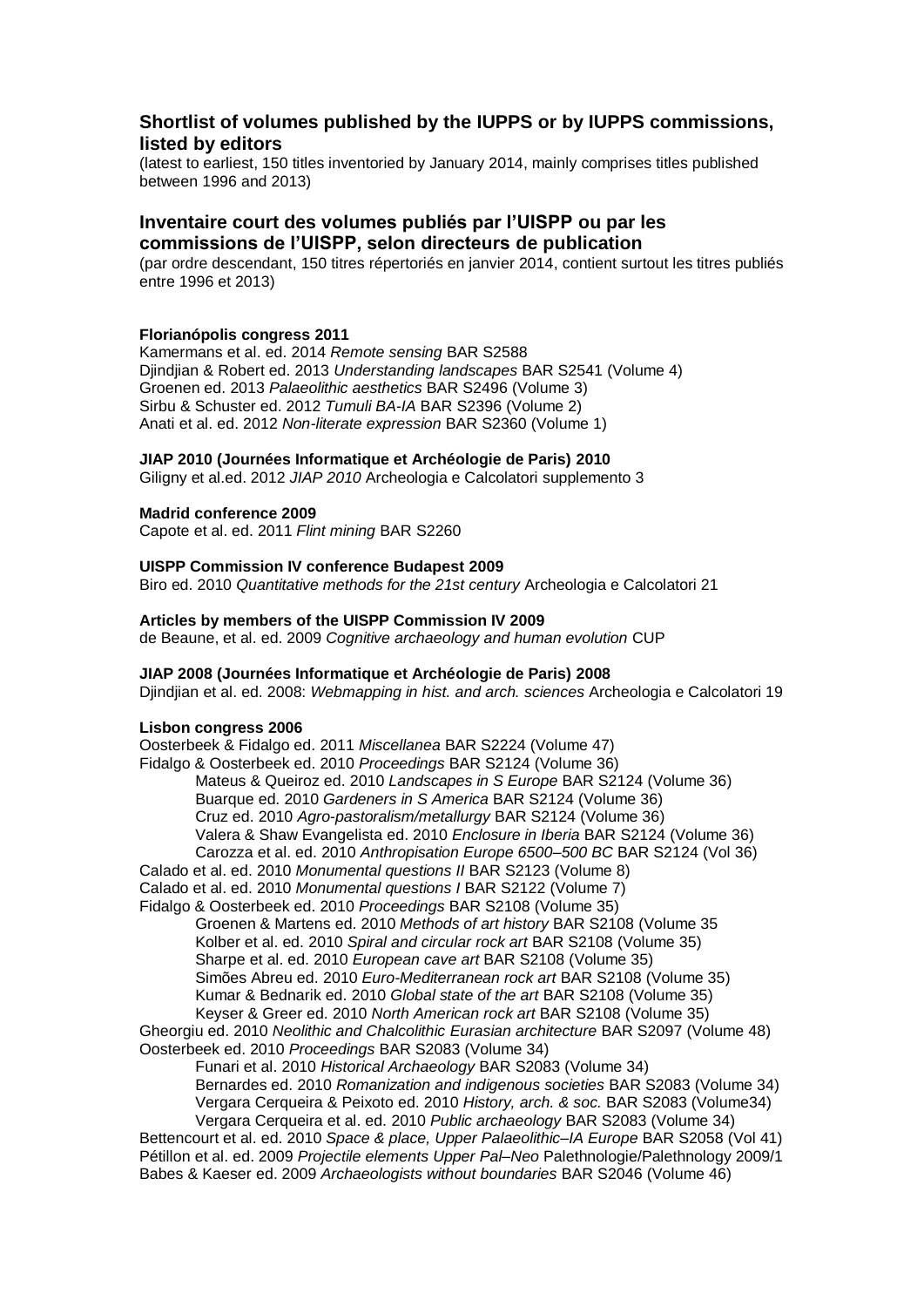Cavulli et al. ed. 2009 *Structural evidence* and *Archaeometry* BAR S2045 (Volume 32) Cavulli ed. 2009 S*tructural evidence* BAR S2045 (Volume 32) Prudêncio & Dias ed. 2009 *Archaeometry* BAR S2045 (Volume 32) Fontana et al. ed.2009 *Total animal exploitation* BAR S2040 (Volume 42) Velho & Kamermans ed. 2009 *Technology & methodology, practice* BAR S2029 (Vol 37) Seglie et al. ed. 2009 *Prehistoric art: signs, symbols, myth, ideology* BAR S2028 (Volume 27) Crubézy et al. ed. 2009 *Humans: evolution and environment* BAR S2026 (Volume 22) Djindjian & Oosterbeek ed. 2009 *Symbolic spaces, prehistoric art* BAR S1999 (Vol 40) Grimaldi & Cura ed. 2009 *Quartzite exploitation* BAR S1998 (Volume 39) Dimitriadis, et al. ed. 2009 *Rock art and museum* BAR S1997 (Volume 30) Poggiani-Keller et al. ed. 2009 *Rock art data base* BAR S1996 (Volume 29) Otte et al. ed. 2009 *Palaeolithic* BAR S1968 (Volume 28) Midgley ed. 2009 *Antiquarians at the megaliths* BAR S1956 (Volume 38) Sternke et al. ed. 2009 *Non-flint raw material in prehistory* BAR S1939 (Volume 11) Djindjian et al. ed. 2009 *Territoires Paléolithique supérieur européen* BAR S1938 (Volume 3) Ranjana Ray & Jayaswal ed. 2009 *Prehistory in India* BAR S1924 (Volume 1) Scarre ed. 2009 *Megalithic quarrying* BAR S1923 (Volume 31) Muscio & López ed. 2009 *Unified Darwinian paradigm* BAR S1915 (Volume 20) Théry-Parisot et al. ed. 2009 *Palaeolithic and Mesolithic fuel* BAR S1914 (Volume13) Grimaldi & Perrin ed. 2008 *Mountain environments Palaeo–EBA* BAR S1885 (Vol 26) Anati ed. 2008 *Prehistoric art and ideology* BAR S1872 (Volume 16) Brandherm & Trachsel ed. 2008 *Dark Age Medit. IA chronology* BAR S1871 (Vol 9) Diniz ed. 2008 *Early Neolithic Iberian Peninsula* BAR S1857 (Volume 18) Bacvarov ed. 2008 *Infant/child burials* BAR S1832 (Volume 24) Aubry et al. ed. 2008 *Space and time* BAR S1831 (Volume 21) Darlas & Mihailović ed. 2008 *Palaeolithic of the Balkans* BAR S1819 (Volume 17) Heyd & Clegg ed. 2008 *Aesthetics and Rock Art III* BAR S1818 (Volume 10) Bednarik & Hodgson ed. 2008 *Pleistocene World palaeoart* BAR S1804 (Volume 19) Coimbra & Dubal ed. 2008 *Symbolism in rock art* BAR S1793 (Volume 25) Coimbra & Dimitriadis ed. 2008 *Cognitive archaeology* BAR S1737 (Volume 23) Kozlowski & Nowak ed. 2008 *Meso/Neo Balkans & Middle Danube* BAR S1726 (Vol 6) Moncel et al. ed. 2008 *Raw material and food supply areas* BAR S1725 (Volume 5) Whallon ed. 2007 *Late Paleolithic environments Adriatic* BAR S1716 (Volume 4) Kornfeld et al. ed. 2007 *Rockshelter research* BAR S1655 (Volume 14)

#### **Liège congress 2001**

Secrétariat du Congrès ed. 2006 *Préhistoire de l'Amérique* BAR S1524 Secrétariat du Congrès ed. 2006*Préhistoire de l'Asie et de l'Océanie* BAR S1523 Secrétariat du Congrès ed. 2006 *Préhistoire en Afrique / African Prehistory* BAR S1522 Rodriguez Casal ed. 2006 *Le mégalithisme atlantique / Atlantic megaliths* BAR S1521 Guilaine & van Berg ed. 2006 *La Néolithisation / The Neolithisation process* BAR S1520 Le Brun-Ricalens et al. ed. 2005 *Productions lamellaires aurignaciennes* ArchéoLogiques 1 Secrétariat du Congrès ed. 2005 *Age du Fer en Europe* BAR S1378 Terradas ed. 2005 *L'outillage lithique ethnoarchéologique* BAR S1370 Secrétariat du Congrès ed. 2005 *Archéologie et histoire du moyen âge* BAR S1355 Livingstone Smith et al. ed. 2005 *Pottery manufacturing processes* BAR S1349 Barich et al. ed. 2005 *Hunters vs. pastoralists in the Sahara* BAR S1338 Secrétariat du Congrès ed. 2005 *The Bronze Age in Europe and Mediterranean* BAR S1337 Secrétariat du Congrès ed. 2004 *Muséographie et société contemporaine* BAR S1313 Secrétariat du Congrès ed. 2004 *Epoque romaine* BAR S1312 Secrétariat du Congrès ed. 2004 *Art Paléolithique Supérieur et Mésolithique* BAR S1311 Secrétariat du Congrès ed. 2004 *Le Néolithique au Proche Orient et en Europe* BAR S1303 Secrétariat du Congrès ed. 2004 *Le Mésolithique / The Mesolithic* BAR S1302 Secrétariat du Congrès ed. 2004 *Premiers hommes et Paléolithique Inférieur* BAR S1272 Secrétariat du Congrès ed. 2004 *Paléoécologie / Paleoecology* BAR S1271 Secrétariat du Congrès ed. 2004 *Archéométrie / Archaeometry* BAR S1270 Secrétariat du Congrès ed. 2004 *Le Paléolithique Supérieur* BAR S1240 Secrétariat du Congrès ed. 2004 *Le Paléolithique Moyen* BAR S1239 Burnez-Lanotte ed. 2003 *Lithic materials in the Linearbandkeramik* BAR S1200 Giumlia-Mair & Lo Schiavo ed. 2003 *Etain à l'origine de la métallurgie* BAR S1199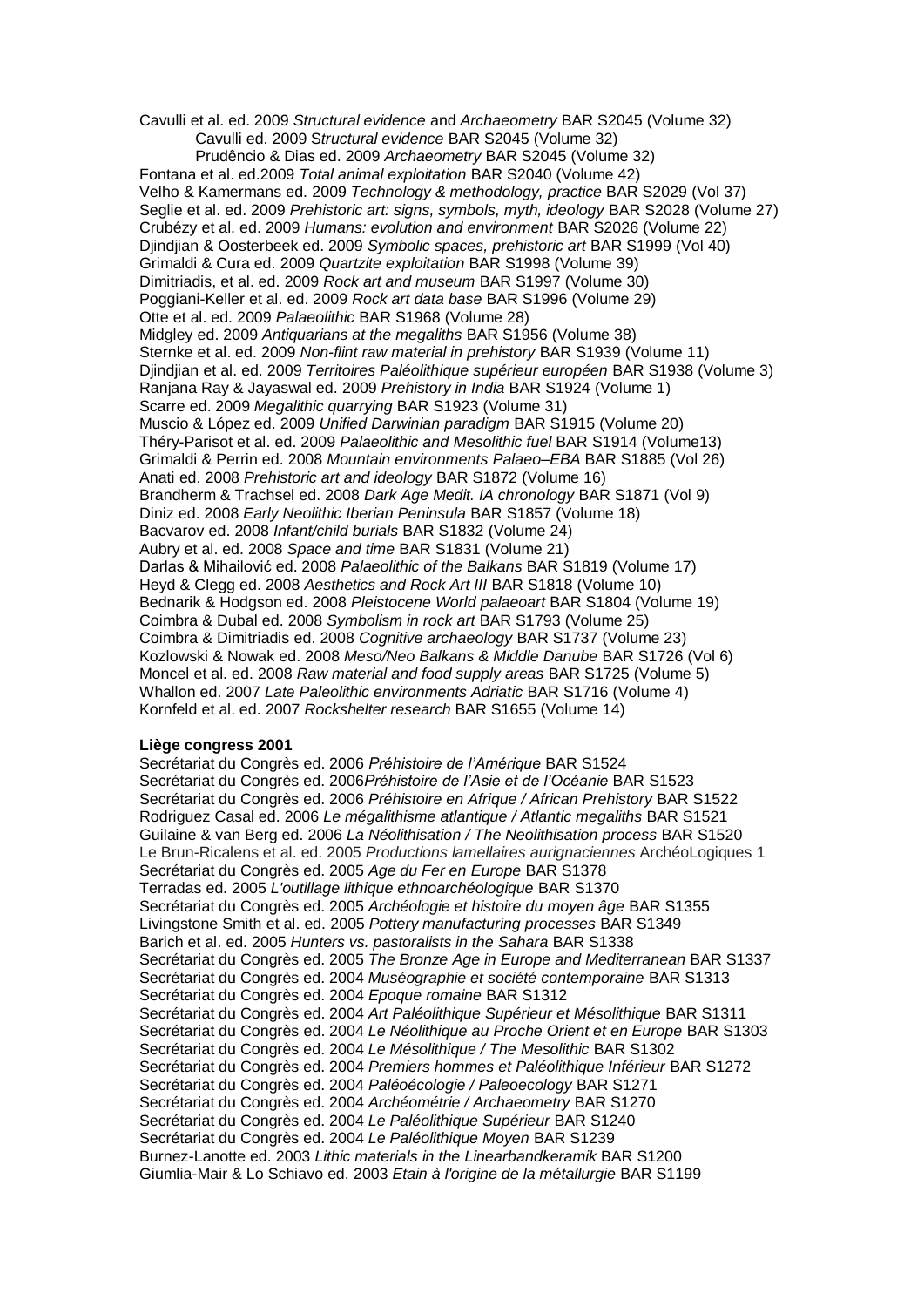Secrétariat du Congrès ed. 2003 *Théories et méthodes* BAR S1145 Costamagno & Laroulandie ed. 2003 *Archéozoologie au Magdalénien* BAR S1144 Gheorghiu ed. 2003 *Chalcolithic and Early Bronze Age hydrostrategies* BAR S1123 Vasil'ev et al. ed. 2003 *Perceived landscapes and built environments* BAR S1122 Patou-Mathis & Bocherens ed. 2003 *Environnement des chasseurs-cueilleurs* BAR S1105 Mafart & Delingette ed. 2002 *Three-dimensional imaging* BAR S1049 Straus ed. 2002 *American archaeologists in European Upper Palaeolithic* BAR S1048 Djindjian & Moscati ed. 2002 *Commission IV Symposia* Archeologia e Calcolatori 13

#### **Ljubljana 2000 conference CAA/UISPP**

Stancic & Veljanovski ed. 2001 *Computing archaeology for understanding the past* BAR S931

## **UISPP Commission IV conference in Scottsdale, Arizona, 1998**

Cowgill & Kintigh ed. Forthcoming *Archaeological problems/quantitative methods*

#### **Forlì congress 1996**

Peretto & Giunchi ed. c. 1998 *Atti del 13 Congresso* Di Lernia & Manzi ed.1998 *Before food production in North Africa* Milliken & Peresani ed. 1998 *Lithic technology* Palma di Cesnola article 1998 Il problema dell' origine del Gravettiano Johnson & North ed. 1997 *Archaeological applications of GIS* (CD) Afanas'ev et al. ed. 1996 *The prehistory of Asia and Oceania* Andreoni et al. ed. 1996 *Oltre la pietra : modelli e tecnologie per capire la preistoria* Aumassip et al. ed. 1996 *The prehistory of Africa* Bagolini & Lo Schiavo ed. 1996 *The copper age in the Near East and Europe* Bar-Yosef et al. ed. 1996 *The Lower and Middle Palaeolithic* Belardelli et al. ed. 1996 *The Bronze Age in Europe and the Mediterranean* Beltrán Martínez & Vigliardi ed. 1996 *Art in the Palaeolithic and Mesolithic* Bermond Montanari & Narayan ed. 1996 *Prehistoric research in contemporary society* Bietti ed. 1996 *Theoretical and methodological problems* Bietti Sestieri & Kruta ed. 1996 *The Iron Age in Europe* Castelletti & Cremaschi ed. 1996 *Paleoecology* Castelletti & Cremaschi ed. 1996 *Micromorphology of deposits of anthropogenic origin* Facchini ed. 1996 *The first humans and their cultural manifestations* Francovich et al. ed. 1996 *Archaeology and history of the Middle Ages* Grifoni Cremonesi et al. ed. 1996 *The Neolithic in the Near East and Europe. Megalithism* Hester et al. ed.1996 *The prehistory of the Americas* Kozłowski & Tozzi ed. 1996 *The Mesolithic* Luiselli & Pensabene ed. 1996 *The Roman period (in the provinces and the barbaric world)* Montet-White et al. ed.1996 *The Upper Palaeolithic* Segreteria del congresso ed. 1996 *Abstracts, 13th International Congress* Segreteria del congresso ed. 1996 *Bolletino, 13th Congress* Antonelli, Bagolini & Bietti ed. 1996 *The colloquia* (which editor edited which colloquium?) Bagolini, Facchini & Grifoni Cremonesi ed. 1996 *The colloquia* (which editor edited which colloquium?) Ronchi 1996 *Il congresso : fotografie dal 13 Congresso* Gambassini ed. c. 1995 *Il Paleolitico dell'Italia centro-meridionale* (Guide) Broglio ed. c. 1995 *Paleolitico, Mesolitico e Neolitico dell'Italia nord-orientale* **(**Guide) Guerreschi et al. ed. c. 1995 *Emilia-Romagna* (Guide) La Torre ed. c.1995 *La fascia tirrenica da Napoli a Reggio Calabria* (Guide) Bietti Sestieri et al. ed. c. 1995 *Sicilia orientale ed Isole Eolie* (Guide) Maggi et al. ed. c. 1995 *Toscana e Liguria* (Guide)

## **Previous congresses and conferences**

**UISPP Commission IV Meeting Mount Victoria Australia 1993** Johnson ed. 1994. *Methods in the mountains* Sydney Univ. Archaeological Method series 2

# **12th congress Bratislava 1991**

Includes: